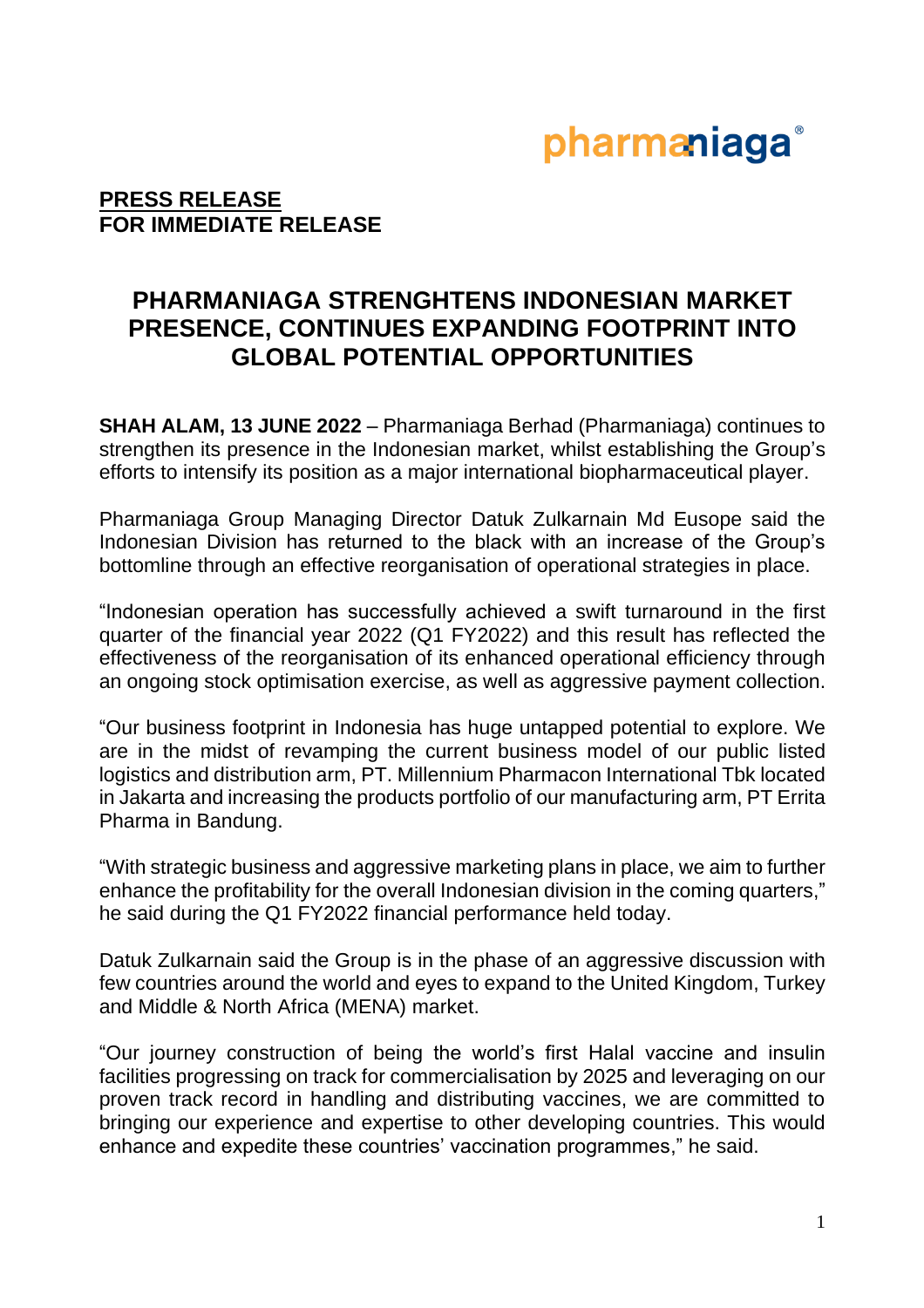# pharmaniaga<sup>®</sup>

Recently, the Group has sealed two Memorandum of Understandings (MoUs) through the collaboration with PRIME Healthcare Group (PRIME) to establishing the Group's market presence in MENA countries, Thailand's leading clinical research organisation Bio-Innova Co Ltd and Bionet-Asia Co Ltd to strengthen the Group's vaccine business and provide with another income stream in the future. Datuk Zukarnain said as the world has begun transitioning into the endemic phase amid its high vaccination rates, all economic sectors in Malaysia have now returned to their existing business operation back to pre-COVID-19 pandemic normalcy.

"We are also focusing on intensifying our manufacturing of generic pharmaceutical and consumer healthcare product portfolio in the next financial performance to elevate business sustainability.

"With a gradual shift to our existing operation and adapted to the current of changes, we continue on growing our manufacturing of generic pharmaceutical, biopharma and consumer healthcare products.

"This is part of the company strategy to boost and focus on our manufacturing range of niche product such as insulin, vaccines, over-the-counter and supplement portfolio products such as Citrex Vitamin C - flagship product with new formats as well as to launch vitality and gastro healthcare categories," he said.

Datuk Zulkarnain said that the Group is also finalising the logistics and distribution contract extension agreement with the Ministry of Health, slated to be completed by the end of 2022.

"We constantly work to improve the operational excellence in increasing efficiency of our logistical and distribution technology, including hi-tech operational tools, as well as a highly reliable warehouse management system for smooth operations and to ensure the utmost productivity.

"The Group has been investing heavily in high technology logistics automation systems and solutions development, with emphasis on digitalisation. In the view of COVID-19 pandemic, digitalisation has proven an important role to improve efficiency in terms of reducing human errors and operational costs," he said.

Last year, the Group has also collaborated with the Malaysia Healthcare Travel Council (MHTC) to supply and distribute the Hepatitis C drug, Ravidasvir, Sinovac COVID-19 vaccine as well as other vaccines to MHTC's participating hospitals and healthcare centres.

"We will assist in the development of the platform and system for the vaccination programme. This collaboration is expected to generate another recurring income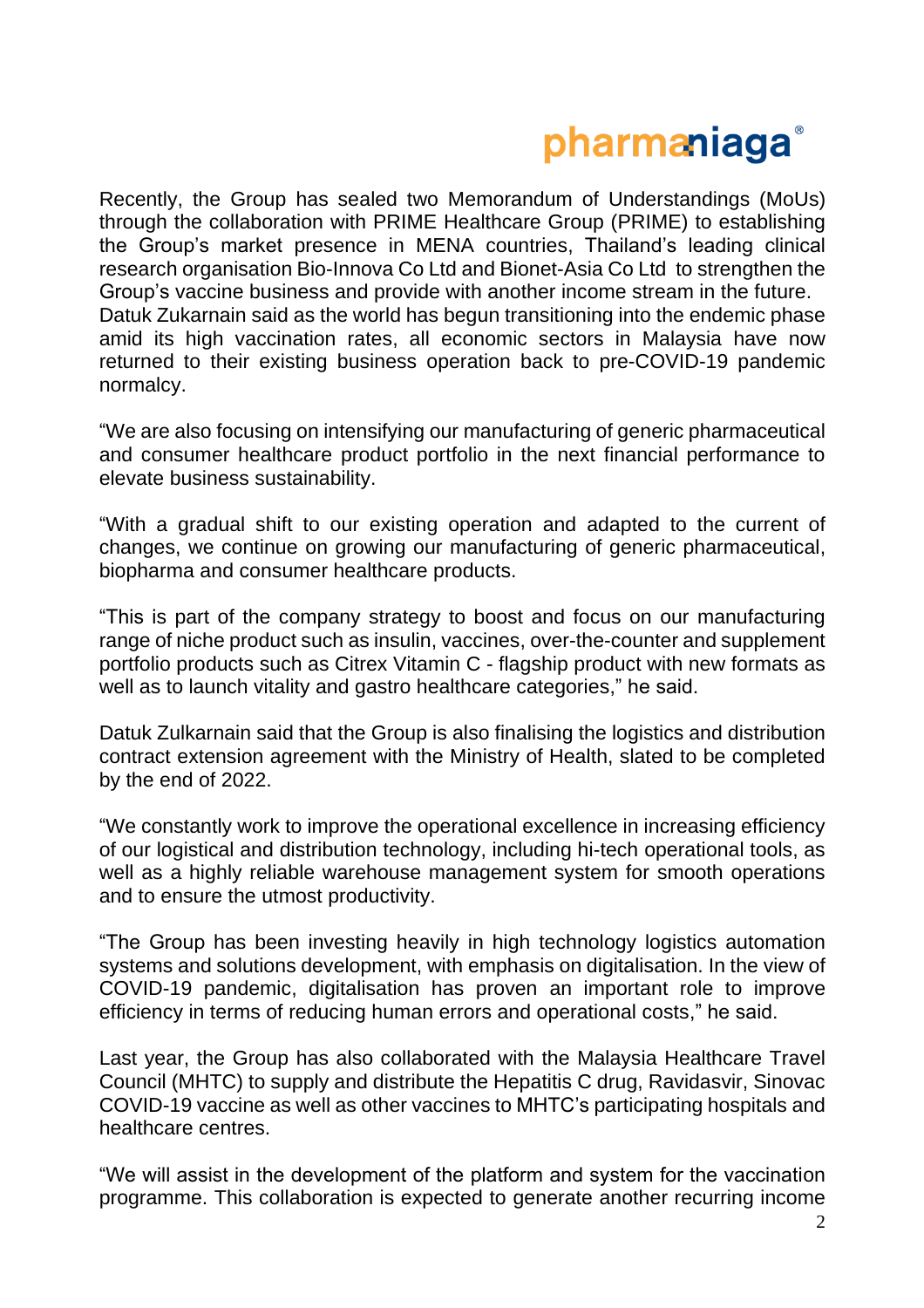# pharmaniaga<sup>®</sup>

stream of RM100 million over 5 years period and it will contribute to the Group's bottom line going forward," said Datuk Zulkarnain.

Concurrently, the Group is actively discussing with interested parties to export Sinovac COVID-19 vaccine into countries with low vaccination rates by the second half of 2022 to hasten vaccination rates and play its part to achieve global immunisation against COVID-19.

During the Q1FY2022, the Group recorded an increase for its Profit After Taxation and Zakat by 26.4% to RM28.9 million from RM22.8 million a year ago. Profit Before Taxation and Zakat increased by 18.8% to RM37.4 million from RM31.5 million previously. The higher bottom-line came on the back of revenue rising by 21.3% to RM962.2 million from RM793.5 million in the previous corresponding quarter.

The improved results were mainly attributable to higher contribution by the Logistics and Distribution Division as new products were added into the Ministry of Health Malaysia's Approved Products Purchase List, and coupled with the Indonesian Division returning to the black. The accomplishment of both divisions was recorded due to the Group's reorganisation and restructuring plans and an increase in digitalisation to enhance operational efficiency.

In a separate event today, the Group has held its 24th Annual General Meeting (AGM). Datuk Zulkarnain said in line with the AGM's theme of Reinventing for A Sustainable Future, the Group remain committed to elevating its environmental, social and governance efforts despite the headwind in the economic situation due to the COVID-19 outbreak happening in the year 2020 and 2021.

"In ensuring sustainable growth and building a long-term resilience as well as to secure sustainability future, we are focusing on seven main pillars namely, establishing the premier integrated Logistics & Distribution dominance, Research & Development in nutraceutical and healthcare, building biopharmaceutical, pharmaceutical and traditional complementary medicine (TCM) capability, strengthen footprints in international ventures via focus countries, amongst others.

"With strong fundamentals in place, we have leveraged technology-driven solutions to optimise our operations and improve our existing offerings, as well as formulate new products and services."

During the AGM, the Group received a positive reception from its shareholders and thanks for the continuous support as well as their virtual presence. The shareholders approved all the ordinary resolutions proposed.